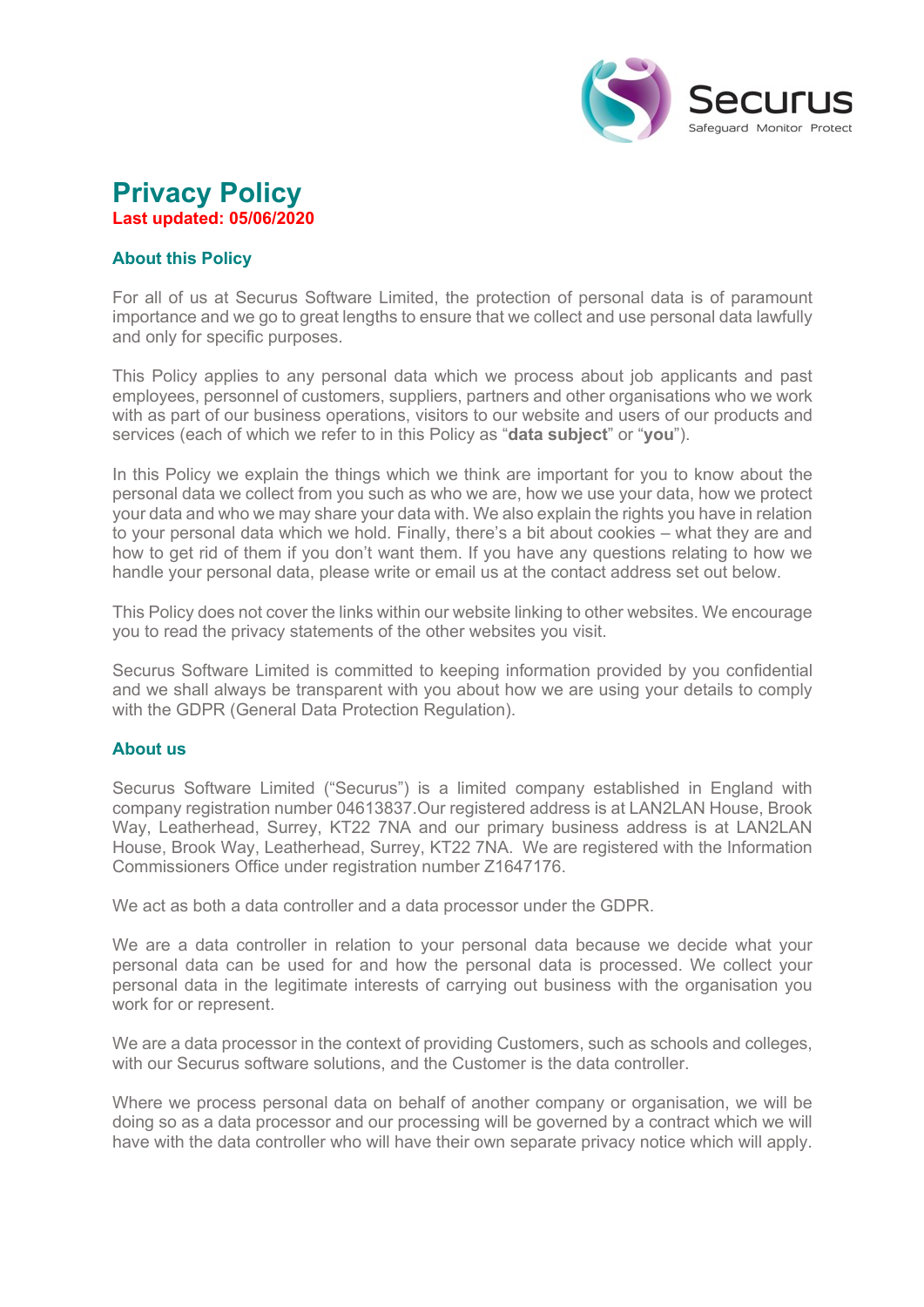

## **About your personal data**

The personal data we collect, the purpose(s) we use it for and the lawful basis we hold it will vary depending on the category of the person it relates to. To help explain this, we have set out these separate categories as follows:

# **Customer Personnel**

#### *What personal data we collect*

We may collect your personal data when you correspond with us on behalf of the company or organisation that you work for.

The personal data we collect will typically include your name, the name and address of the company or organisation you work for, your business telephone number, your mobile telephone number if you provide it and your company or organisation email address.

#### *How we use your personal data*

We will use your personal data only to correspond with you in the course of business conducted between us and the organisation you work for or represent. This may include notifying you about existing products and services which we provide to your organisation, informing you about new products and services which we think your organisation may be interested in, for billing and payment and also to provide your organisation with timely customer support.

#### *The lawful basis for our collection and use of the personal data*

Our processing of this personal data is necessary for the purposes of our legitimate interests in carrying out business with the organisation which you work for or represent and to correspond with you.

#### **Supplier Personnel**

#### *What personal data we collect*

We may collect your personal data when you correspond with us on behalf of the company or organisation that you work for.

The personal data we collect will typically include your name, the name and address of the company or organisation you work for, your business telephone number, your mobile telephone number if you provide it and your company or organisation email address.

#### *How we use your personal data*

We will use your personal data only to correspond with you in the course of business conducted between us and the organisation you work for or represent. This may include contacting you in connection with existing products and services which your organisation provides to us, for billing and payment, for support and in response to your enquiries.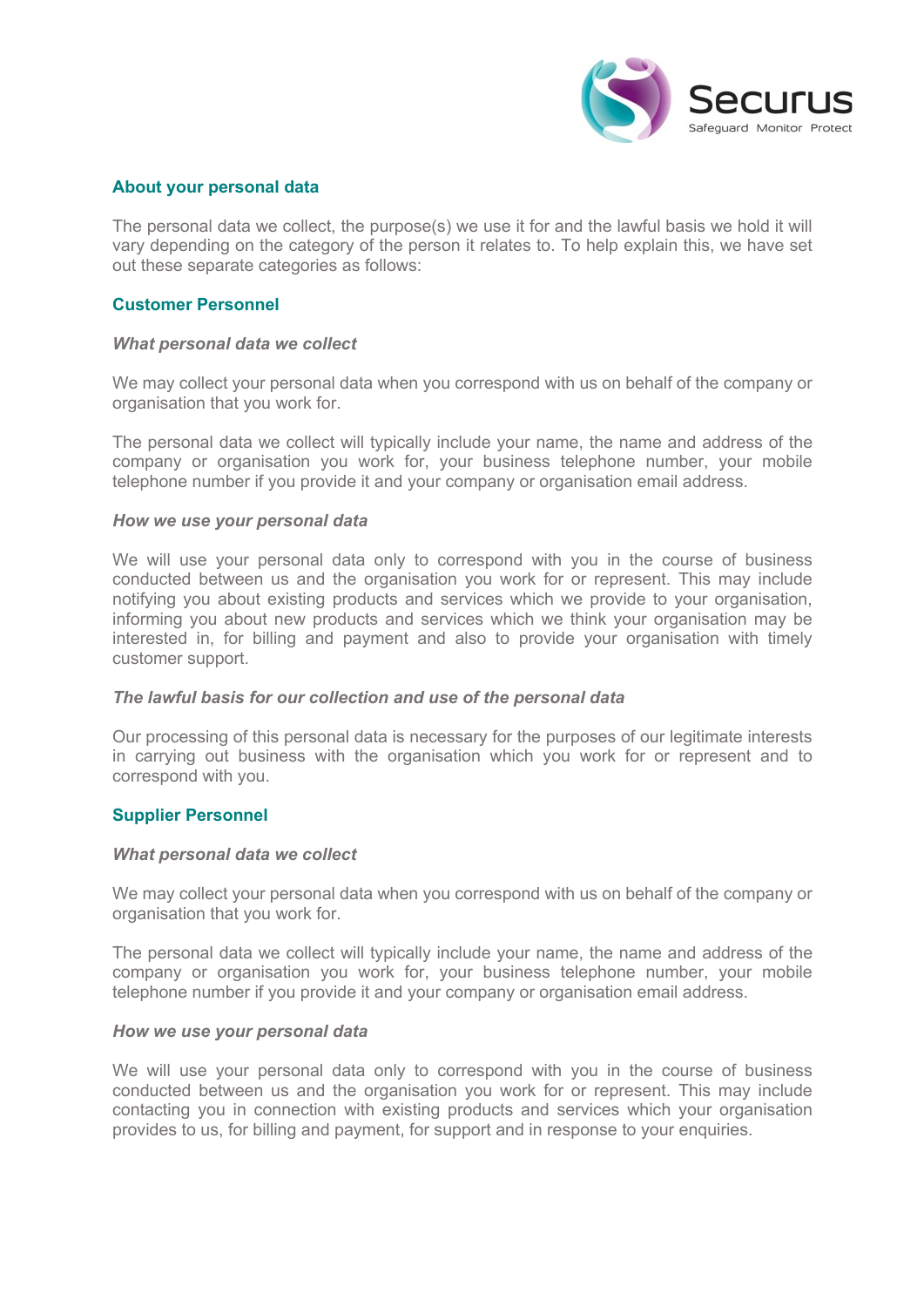

# *The lawful basis for our collection and use of the personal data*

Our processing of this personal data is necessary for the purposes of our legitimate interests in carrying out business with the organisation which you work for or represent and to correspond with you.

## **Prospective Customers**

#### *What personal data we collect*

We may collect your personal data in connection with marketing events, sales opportunities or in response to requests for information which you have made to us.

The personal data we collect will typically include your name, the name and address of the company or organisation you work for, your business telephone number, your mobile telephone number if you provide it and your company or organisation email address.

#### *How we use your personal data*

We will use your personal data only to correspond with you in connection with our provision of products and/or services to the organisation you work for or represent.

#### *The lawful basis for our collection and use of the personal data*

Our processing of this personal data is necessary for the purposes of our legitimate interests in offering products and/or services to the organisation which you work for or represent and to correspond with you.

## **Visitors to our website**

#### *What personal data we collect*

When you visit our website, we may collect your personal information where you submit a form containing your personal data or where the website helps you send an email to us.

The personal data we collect will typically includes your name ("First Name", "Last Name"), job title ("Position"), the company or organisation you work for ("Establishment Name"), email address ("Email") and the information contained in any correspondence with you.

#### *How we use your personal data*

We will use your personal data only for the purpose of communicating with you in response to your enquiries.

#### *The lawful basis for our collection and use of the personal data*

Our processing of this personal data is necessary for the purposes of our legitimate interests in providing our products and/or services to you.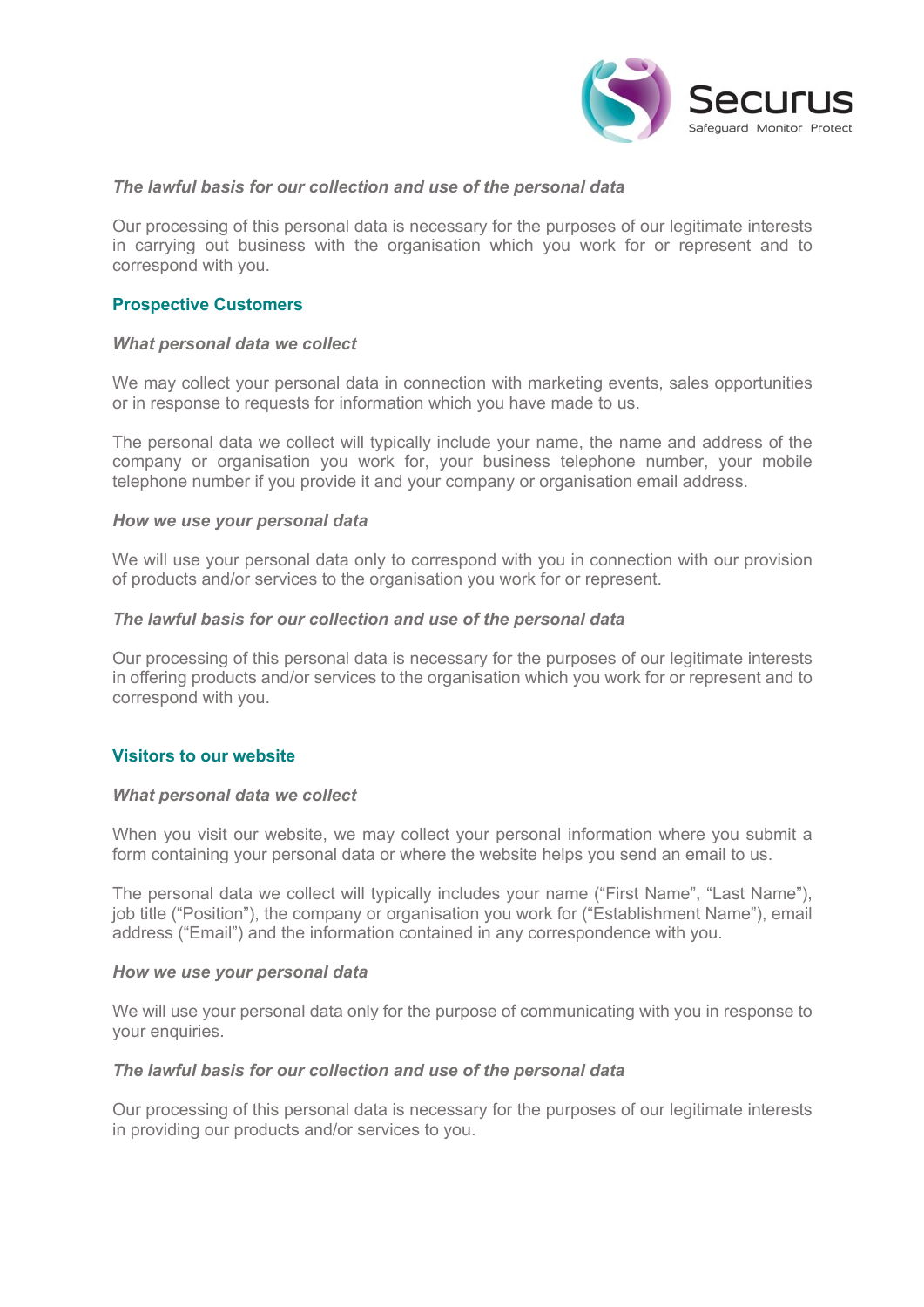

## **Users of our Software**

#### *What personal data we collect*

Providing the Securus software and services includes collecting the Customer issued computer user names, Customer names, Internet Protocol (IP) address, browser type, machine model and webpages viewed and their associated data.

#### *How we use your personal data*

Information is monitored and sorted based on policy criteria provided by the Customer, for the purpose of identifying for the Customer any at-risk computer behavior. This is used to create risk notifications to the nominated Customer users of the software.

#### *The lawful basis for our collection and use of the personal data*

This information is vital to identify which user, website or similar data specifically poses a risk, or is at risk.

## **Our safekeeping of your data**

We have implemented all appropriate technical, organisational and security procedures to protect your personal data from unauthorised access or from accidental loss or corruption, including encryption of data in transit, firewalls and additional measures to protect the confidentiality, availability, and integrity of your data and in alignment with requirements of applicable regulation. These measures include restricting physical access to locations where personal data is held and using access controls and firewalls to prevent unauthorised access to our systems.

We recommend that you also take steps to safeguard your personal data against the risk of unauthorised access or accidental loss or corruption. Where we provide you with passwordrestricted access to our website, software and/or services, it is your responsibility to use a strong password and to keep it private.

Should we become aware of any security incident we have procedures in place to review and assess whether this will result in a personal data breach and if this is the case we will notify you and the appropriate regulator of any breach in accordance with our statutory obligations.

#### **Who we may disclose your personal data to**

Except as set out above and save for the following exceptions, we will not disclose your personal information to any third party.

- We may disclose your personal data to our group companies.
- We will disclose your personal data to law enforcement agencies or regulatory bodies if we are required to do so by law.
- We will disclose your personal data to our third party service providers to allow them to provide Securus Software features on our behalf, with agreement from all parties concerned.
- We may disclose your personal details to a third party in connection with the sale or merger of our business.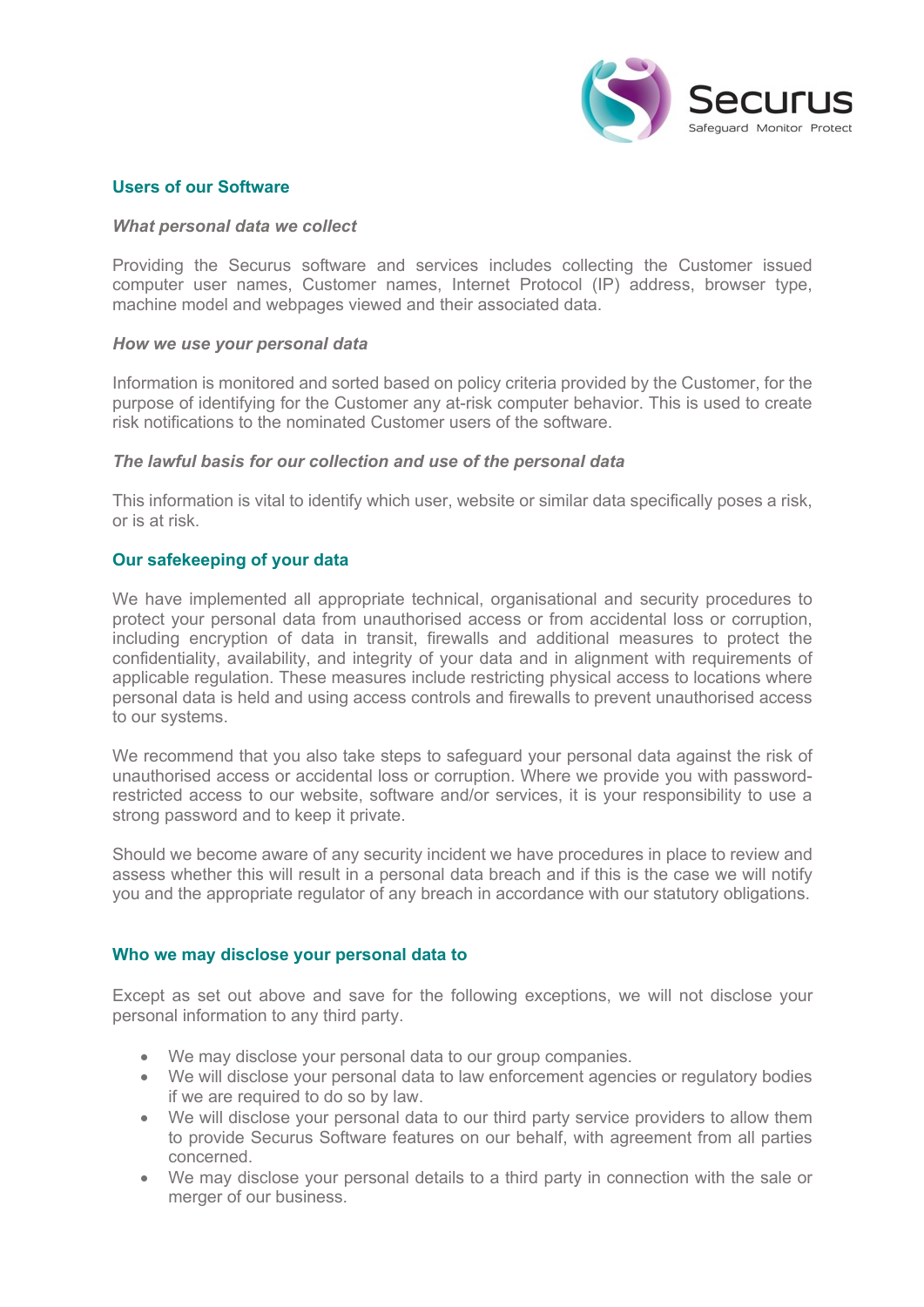

• We may employ other companies to provide services for us, including for example, processing of payments and freight which services are necessary in order for us to be able to provide our services to you. These companies have access to the personal information needed to perform their functions and not for any other purposes and are bound by confidentiality agreements not to disclose any information for any other purpose.

If at any time we wish to disclose your personal data in circumstances other than those above, we will always obtain your express consent before doing so.

We store your personal details in the United Kingdom and we will not be transferring your data outside the European Union.

#### *How long we keep your personal data*

Unless we provide for a specific duration in the categories set out above, we will keep your personal data for as long as is necessary for the purposes set out in this Policy after which time we will either delete your personal data or remove all personal identifiers from the data so that it has become anonymous.

## *International data transfers*

We do not transfer your personal data to any country outside the EU.

## *Cookies*

What is a cookie? A cookie is a text string of information that a website transfers to the cookie file of the browser on your device so that the website can remember who you are. A cookie will typically contain the name of the domain from which the cookie has come, the "lifetime" of the cookie, and a value, usually a randomly generated unique number.

We may use cookies to record information about how you access our website for statistics solely for us and. To the extent that these cookies contain personally identifying data, this will be limited to IP addresses only. You can choose not to accept cookies by setting the preferences on your internet browser. If you do not accept cookies from us, this may impair or prevent some or all of the services which we provide to you.

To find out more about cookies, what they are used for and how to remove them, please visit the Interactive Advertising Bureau Europe's website at http://www.allaboutcookies.org/cookies/

# **Communications**

We may use your Personal Information to contact you with newsletters, marketing or promotional materials and other information via email (email newsletters) or other methods. The information we collect and store relating to you is primarily used to enable us to provide our services to you. We may use the information for the following purposes:

- To provide you with information relating to our products or services.
- To provide information on other products and services which we feel may be of legitimate interest to you
- To meet our contractual commitments to you.